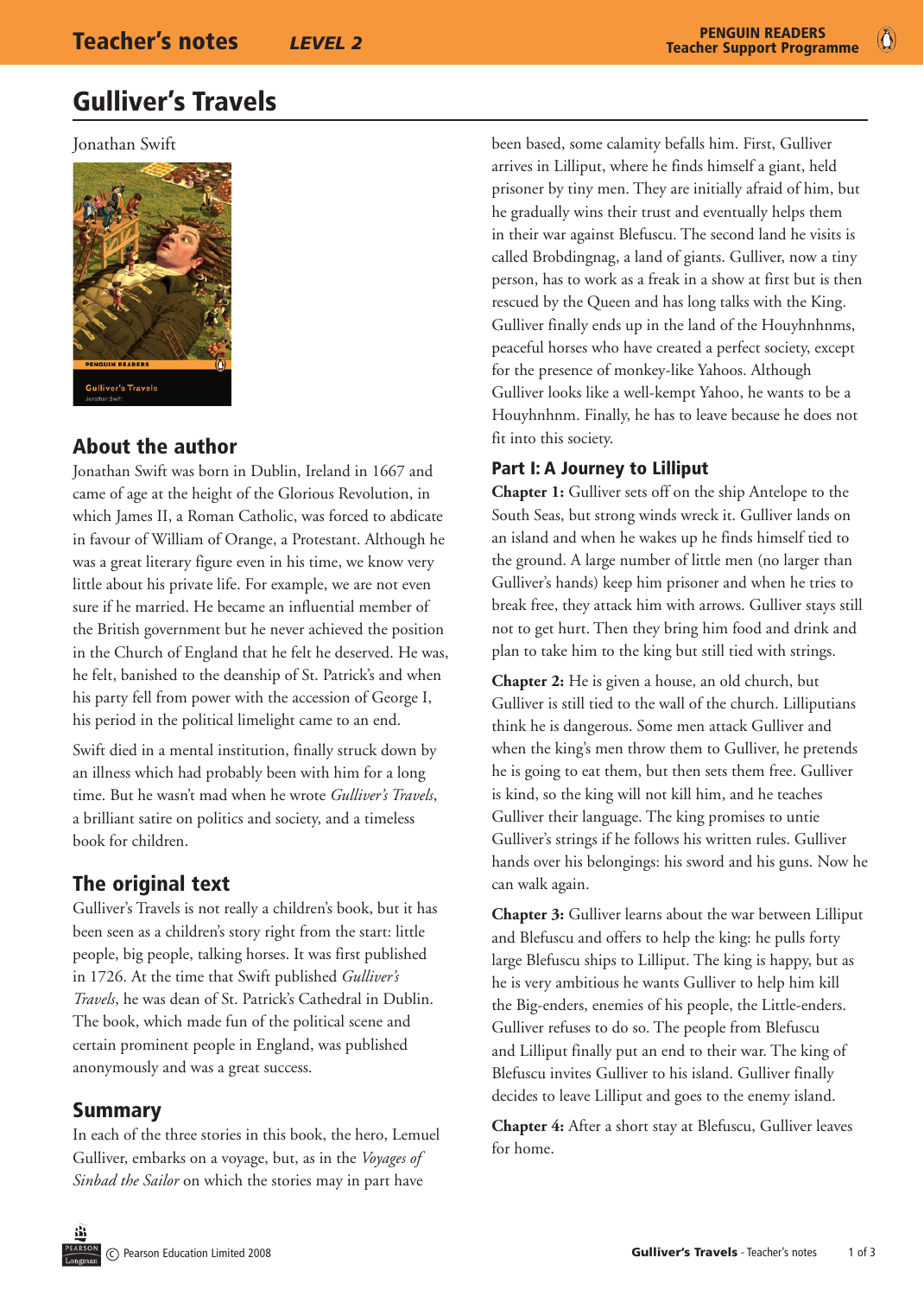$\bullet$ 

# Gulliver's Travels

## Part II: Gulliver in Brobdingnag

**Chapter 1:** When Gulliver sets off again to the Indies, his ship is hit by another storm and he is once again marooned on an unknown island: Brobdingnag, land of giants. He lives on a farm and the farmer's daughter teaches Gulliver their language. The farmer, an ambitious man, makes money by showing Gulliver around the country. Gulliver falls ill.

**Chapter 2:** When he is brought before the queen of Brobdingnag she buys Gulliver because she likes him a lot. The farmer's daughter stays with him. The king shows interest in England's political system and asks Gulliver questions which embarrass him. He wants to impress the king with his country's wonders only to discover that in Brobdingnag there is no war and people help each other instead of fighting.

**Chapter 3:** His happy stay ends when a huge bird lifts him high into the air then drops him into the sea, but he is soon rescued and on his way back home again.

### Part III: Gulliver in the country of the Houyhnhnms

**Chapter 1:** After a brief stay with his family, Gulliver sets off again in 1710. His crew falls ill, so he stops for more men in Barbados. The new crew stages a mutiny and keeps Gulliver in his room for a long time until he is left ashore. He ends up in the land of the Houyhnhnms, peaceful horses with a strange language and monkey-like Yahoos who work for them. A grey horse takes him to his house, but Gulliver finds their food distasteful.

**Chapter 2:** Gulliver learns the new language and talks to his new 'owner', who asks questions about life in Gulliver's country but is puzzled by some of the answers. The horse cannot understand why creatures who think make war and destroy each other. The grey horse has to attend the meeting held every four years, where they discuss important matters.

**Chapter 3:** Back home, the horse tells Gulliver he should leave because the other horses are afraid he might help the Yahoos against them. Although Gulliver looks like a well-kempt Yahoo, he wants to be a Houyhnhnm and belong to that perfect society but in the end he decides to leave. Even on his return to England, he prefers the company of horses to the company of men, whom he now sees as bestial Yahoos.

# Background and themes

**Satire as a genre:** Satire is a genre in which human or individual vices are exposed by means of ridicule, derision, burlesque, irony, or other methods, with the intention of bringing about improvement. Satire is usually witty, and often very funny. However, its purpose is not to make readers laugh but to criticise an event, an individual or a group in a clever manner.

**Voyages around the world:** Jonathan Swift wrote *Gulliver's Travels* in the 1720s, when much of the world had not yet been discovered by Europeans. Gulliver, a surgeon, narrates his voyages to foreign lands and calls them 'Travels into Several Remote Nations of the World In Four Parts … by Lemuel Gulliver.' It was originally received by audiences as merely an exciting adventure. People of this era enjoyed reading literature about travel into unknown lands such as the East Indies (southeast Asia) or the West Indies (islands in the Caribbean Sea).

### **British political organisation in Swift's times:**

When Swift was writing *Gulliver's Travels*, England was undergoing a lot of political shuffling: George I was an unpopular king who had gained his throne with the help of the Whig party. The Whig ministers then used their power against the Tories and Swift, a Tory himself, resented their actions.

# Discussion activities

## Before reading

- **1 Guess:** Put students into small groups and ask them to make a list of places they expect Gulliver to visit in his travels. Ask students to bring along a map of the world and speculate where Gulliver will go.
- **2 Discuss:** Ask students to work together to describe the picture in the book cover: *Where is Gulliver? Who are the little people around him? How does Gulliver feel? Why?*

**3 Group work:** Put students in three groups. Each group must consider the problems of living in a particular fantasy land: Land 1: a place where all the people are very small and you are the only normal-sized person. Land 2: a place where all the people are giants and you are the only normal sized person. Land 3: a place where you are the only person; all the other creatures are animals. The students must consider where they would live, what they would eat, how they would travel, the advantage and the dangers of their particular situation. Each group presents their ideas to the other groups.